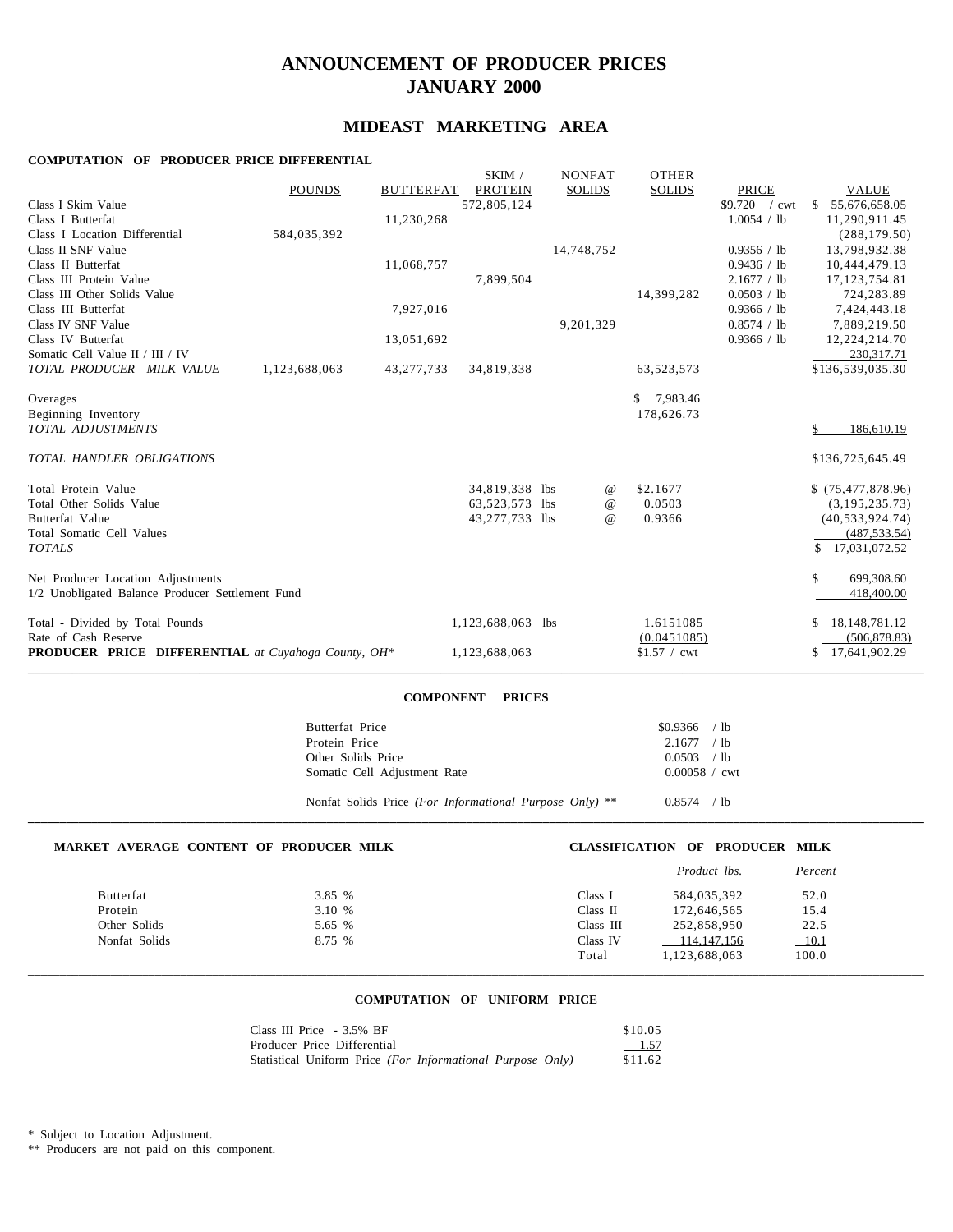# **ANNOUNCEMENT OF PRODUCER PRICES FEBRUARY 2000**

# **MIDEAST MARKETING AREA**

### **COMPUTATION OF PRODUCER PRICE DIFFERENTIAL**

| <b>POUNDS</b>                                       | <b>BUTTERFAT</b> | <b>PROTEIN</b>    | <b>SOLIDS</b> | <b>SOLIDS</b> | PRICE                          | <b>VALUE</b>                   |
|-----------------------------------------------------|------------------|-------------------|---------------|---------------|--------------------------------|--------------------------------|
| Class I Skim Value                                  |                  | 539, 312, 733     |               |               | \$9.720<br>$\sqrt{\text{cwt}}$ | 52,421,197.62<br><sup>\$</sup> |
| Class I Butterfat                                   | 10,335,052       |                   |               |               | 0.9502 / lb                    | 9,820,366.41                   |
| Class I Location Differential<br>549,647,785        |                  |                   |               |               |                                | (271, 363.00)                  |
| Class II SNF Value                                  |                  |                   | 15,986,551    |               | 0.9356 / lb                    | 14,957,017.07                  |
| Class II Butterfat                                  | 12,819,600       |                   |               |               | 0.9658 / lb                    | 12,381,169.71                  |
| Class III Protein Value                             |                  | 7,762,268         |               |               | 1.9849 / lb                    | 15,407,325.79                  |
| Class III Other Solids Value                        |                  |                   |               | 14,275,251    | 0.0432 / lb                    | 616,690.85                     |
| Class III Butterfat                                 | 8,909,587        |                   |               |               | 0.9588 / lb                    | 8,542,512.00                   |
| Class IV SNF Value                                  |                  |                   | 5,577,033     |               | 0.8565 / lb                    | 4,776,728.79                   |
| Class IV Butterfat                                  | 8,574,136        |                   |               |               | 0.9588 / lb                    | 8,220,881.61                   |
| Somatic Cell Value II / III / IV                    |                  |                   |               |               |                                | 141,425.17                     |
| TOTAL PRODUCER MILK VALUE<br>1,057,524,752          | 40,638,375       | 32,643,620        |               | 60,168,095    |                                | \$127,013,952.02               |
| Overages                                            |                  |                   |               | \$15,633.76   |                                |                                |
| Beginning Inventory                                 |                  |                   |               | (62, 534.06)  |                                |                                |
| TOTAL ADJUSTMENTS                                   |                  |                   |               |               |                                | (46,900.30)<br>S.              |
| TOTAL HANDLER OBLIGATIONS                           |                  |                   |               |               |                                | \$126,967,051.72               |
| Total Protein Value                                 |                  | 32,643,620 lbs    | $^{\,a}$      | \$1.9849      |                                | \$ (64,794,321.33)             |
| Total Other Solids Value                            |                  | 60,168,095 lbs    | $\omega$      | 0.0432        |                                | (2,599,261.73)                 |
| <b>Butterfat Value</b>                              |                  | 40,638,375 lbs    | $\omega$      | 0.9588        |                                | (38,964,073.96)                |
| Total Somatic Cell Values                           |                  |                   |               |               |                                | (280, 813.76)                  |
| <b>TOTALS</b>                                       |                  |                   |               |               |                                | 20,328,580.94<br>\$            |
| Net Producer Location Adjustments                   |                  |                   |               |               |                                | \$<br>650,961.57               |
| 1/2 Unobligated Balance Producer Settlement Fund    |                  |                   |               |               |                                | 445,000.00                     |
| Total - Divided by Total Pounds                     |                  | 1,057,524,752 lbs |               | 2.0259140     |                                | 21,424,542.51                  |
| Rate of Cash Reserve                                |                  |                   |               | (0.0459140)   |                                | (485, 551.91)                  |
| PRODUCER PRICE DIFFERENTIAL at Cuyahoga County, OH* |                  | 1,057,524,752     |               | $$1.98 /$ cwt |                                | 20,938,990.60<br>\$            |

## **COMPONENT PRICES**

**\_\_\_\_\_\_\_\_\_\_\_\_\_\_\_\_\_\_\_\_\_\_\_\_\_\_\_\_\_\_\_\_\_\_\_\_\_\_\_\_\_\_\_\_\_\_\_\_\_\_\_\_\_\_\_\_\_\_\_\_\_\_\_\_\_\_\_\_\_\_\_\_\_\_\_\_\_\_\_\_\_\_\_\_\_\_\_\_\_\_\_\_\_\_\_\_\_\_\_\_\_\_\_\_\_\_\_\_\_\_\_\_\_\_\_\_\_\_\_\_\_\_\_\_\_\_\_\_\_\_\_\_\_\_\_\_\_\_\_\_\_**

| Butterfat Price                                        | $$0.9588$ / lb  |  |
|--------------------------------------------------------|-----------------|--|
| Protein Price                                          | $1.9849$ / lb   |  |
| Other Solids Price                                     | 0.0432 / h      |  |
| Somatic Cell Adjustment Rate                           | $0.00055 /$ cwt |  |
| Nonfat Solids Price(For Informational Purpose Only) ** | 0.8565 / lb     |  |

# **MARKET AVERAGE CONTENT OF PRODUCER MILK CLASSIFICATION OF PRODUCER MILK**

|               |        |           | <i>Product lbs.</i> | Percent |
|---------------|--------|-----------|---------------------|---------|
| Butterfat     | 3.84 % | Class I   | 549,647,785         | 52.0    |
| Protein       | 3.09%  | Class II  | 187,566,603         | 17.7    |
| Other Solids  | 5.69 % | Class III | 250,519,074         | 23.7    |
| Nonfat Solids | 8.78 % | Class IV  | 69,791,290          | $-6.6$  |
|               |        | Total     | 1,057,524,752       | 100.0   |
|               |        |           |                     |         |

### **COMPUTATION OF UNIFORM PRICE**

| Class III Price - 3.5% BF                                  | \$9.54  |
|------------------------------------------------------------|---------|
| Producer Price Differential                                | 1.98    |
| Statistical Uniform Price (For Informational Purpose Only) | \$11.52 |

<sup>\*</sup> Subject to Location Adjustment.

\_\_\_\_\_\_\_\_\_\_\_\_

<sup>\*\*</sup> Producers are not paid on this component.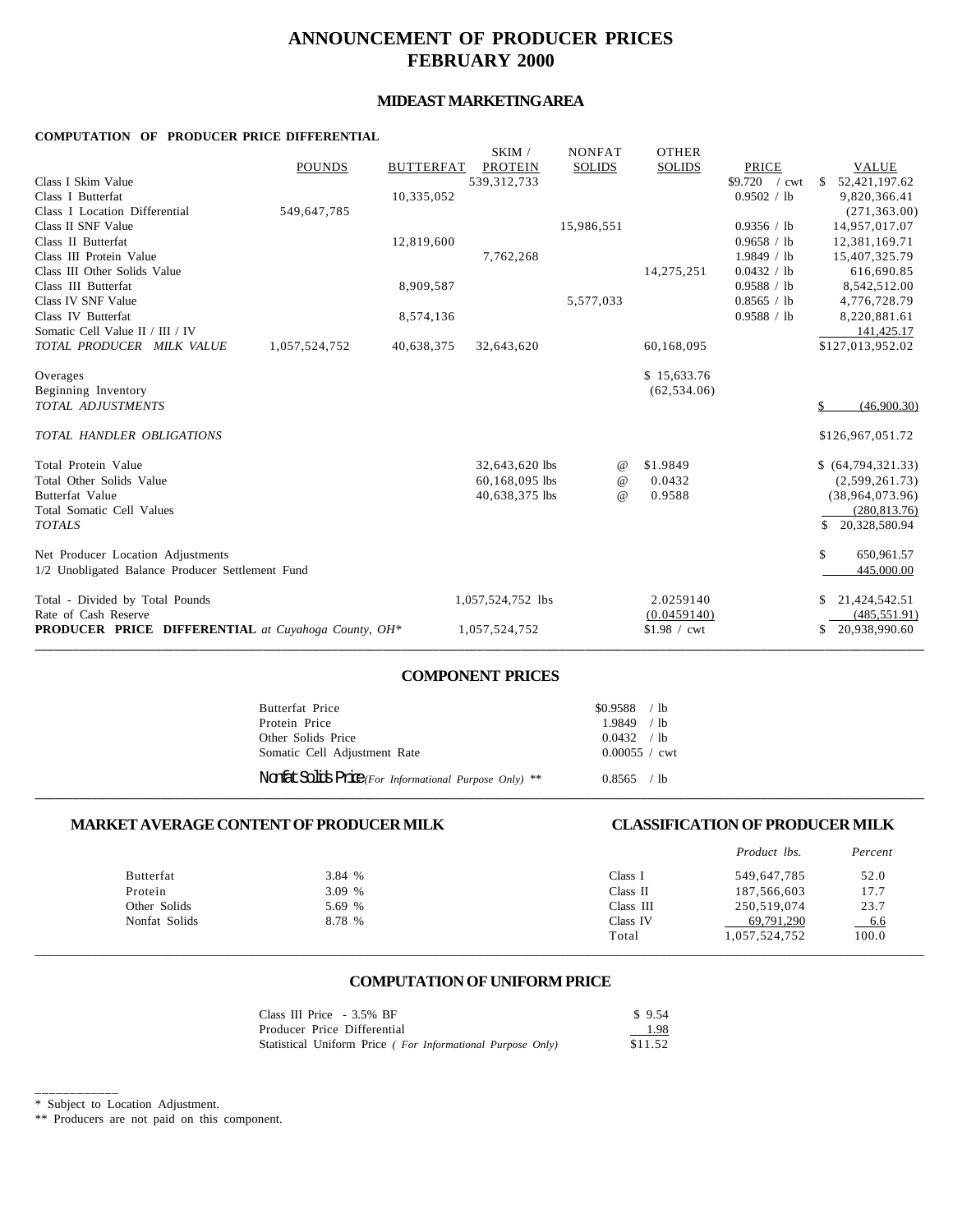# **ANNOUNCEMENT OF PRODUCER PRICES MARCH 2000**

### **MIDEAST MARKETING AREA**

SKIM / NONEAT OTHER

### **COMPUTATION OF PRODUCER PRICE DIFFERENTIAL**

|                                                            |               |                  | JAINI /           | <b>INVINEAT</b> | <b>UILLEN</b> |               |                      |
|------------------------------------------------------------|---------------|------------------|-------------------|-----------------|---------------|---------------|----------------------|
|                                                            | <b>POUNDS</b> | <b>BUTTERFAT</b> | <b>PROTEIN</b>    | <b>SOLIDS</b>   | <b>SOLIDS</b> | <b>PRICE</b>  | <b>VALUE</b>         |
| Class I Skim Value                                         |               |                  | 575,103,586       |                 |               | $$9.71$ / cwt | \$55,842,558.28      |
| <b>Class I Butterfat</b>                                   |               | 10,978,011       |                   |                 |               | 0.9913 / lb   | 10,882,502.32        |
| <b>Class I Location Differential</b>                       | 586,081,597   |                  |                   |                 |               |               | (286, 822.81)        |
| Class II SNF Value                                         |               |                  |                   | 18,946,738      |               | 0.9344 / lb   | 17,703,831.99        |
| Class II Butterfat                                         |               | 15,170,674       |                   |                 |               | 1.0261 / lb   | 15,566,628.64        |
| Class III Protein Value                                    |               |                  | 8,479,399         |                 |               | 1.9166 / lb   | 16,251,616.12        |
| Class III Other Solids Value                               |               |                  |                   |                 | 15,777,515    | 0.0424 / lb   | 668,966.64           |
| <b>Class III Butterfat</b>                                 |               | 10,133,580       |                   |                 |               | 1.0191 / lb   | 10,327,131.39        |
| Class IV SNF Value                                         |               |                  |                   | 6,373,095       |               | 0.8553 / lb   | 5,450,908.19         |
| <b>Class IV Butterfat</b>                                  |               | 7,622,220        |                   |                 |               | 1.0191 / lb   | 7,767,804.41         |
| Somatic Cell Value II / III / IV                           |               |                  |                   |                 |               |               | 164,859.42           |
| TOTAL PRODUCER MILK VALUE                                  | 1,165,677,993 | 43,904,485       | 35,541,326        |                 | 66,238,136    |               | \$140,339,984.59     |
| Overages                                                   |               |                  |                   |                 | \$28,706.30   |               |                      |
| <b>Beginning Inventory</b>                                 |               |                  |                   |                 | (60, 108.83)  |               |                      |
| <b>TOTAL ADJUSTMENTS</b>                                   |               |                  |                   |                 |               |               | \$<br>(31, 402.53)   |
|                                                            |               |                  |                   |                 |               |               |                      |
| TOTAL HANDLER OBLIGATIONS                                  |               |                  |                   |                 |               |               | \$140,308,582.06     |
| <b>Total Protein Value</b>                                 |               |                  | 35,541,326 lbs    | @               | \$1.9166      |               | \$ (68, 118, 505.43) |
| <b>Total Other Solids Value</b>                            |               |                  | 66,238,136 lbs    | $^{\omega}{}$   | 0.0424        |               | (2,808,496.94)       |
| <b>Butterfat Value</b>                                     |               |                  | 43,904,485 lbs    | $^{\omega}{}$   | 1.0191        |               | (44,743,060.64)      |
| <b>Total Somatic Cell Values</b>                           |               |                  |                   |                 |               |               | (327, 920.34)        |
| <b>TOTALS</b>                                              |               |                  |                   |                 |               |               | \$24,310,598.71      |
|                                                            |               |                  |                   |                 |               |               |                      |
| Net Producer Location Adjustments                          |               |                  |                   |                 |               |               | \$<br>660,899.94     |
| 1/2 Unobligated Balance Producer Settlement Fund           |               |                  |                   |                 |               |               | 467,000.00           |
| Total - Divided by Total Pounds                            |               |                  | 1,165,677,993 lbs |                 | 2.1822921     |               | \$25,438,498.65      |
| Rate of Cash Reserve                                       |               |                  |                   |                 | (0.0422921)   |               | (492, 989.70)        |
| <b>PRODUCER PRICE DIFFERENTIAL</b> at Cuyahoga County, OH* |               |                  | 1,165,677,993     |                 | $$2.14$ / cwt |               | \$24,945,508.95      |
|                                                            |               |                  |                   |                 |               |               |                      |

## **COMPONENT PRICES**

| <b>Butterfat Price</b><br>Protein Price<br>Other Solids Price<br>Somatic Cell Adjustment Rate | \$1.0191 / lb<br>$1.9166$ /lb<br>0.0424 / lb<br>$0.00055 /$ cwt |
|-----------------------------------------------------------------------------------------------|-----------------------------------------------------------------|
| Nonfat Solids Price (For Informational Purpose Only) **                                       | 0.8553 / lb                                                     |

### **MARKET AVERAGE CONTENT OF PRODUCER MILK CLASSIFICATION OF PRODUCER MILK**

|                  |        |           | Product lbs.  | Percent             |
|------------------|--------|-----------|---------------|---------------------|
| <b>Butterfat</b> | 3.77 % | Class 1   | 586,081,597   | 50.3                |
| Protein          | 3.05 % | Class II  | 223,959,791   | 19.2                |
| Other Solids     | 5.68 % | Class III | 277,772,755   | 23.8                |
| Nonfat Solids    | 8.73 % | Class IV  | 77,863,850    |                     |
|                  |        | Total     | 1,165,677,993 | $\frac{6.7}{100.0}$ |
|                  |        |           |               |                     |

## **COMPUTATION OF UNIFORM PRICE**

| Class III Price - 3.5% BF                                  | \$9.54  |
|------------------------------------------------------------|---------|
| Producer Price Differential                                | 2.14    |
| Statistical Uniform Price (For Informational Purpose Only) | \$11.68 |

\_\_\_\_\_\_\_\_\_\_\_\_ \* Subject to Location Adjustment.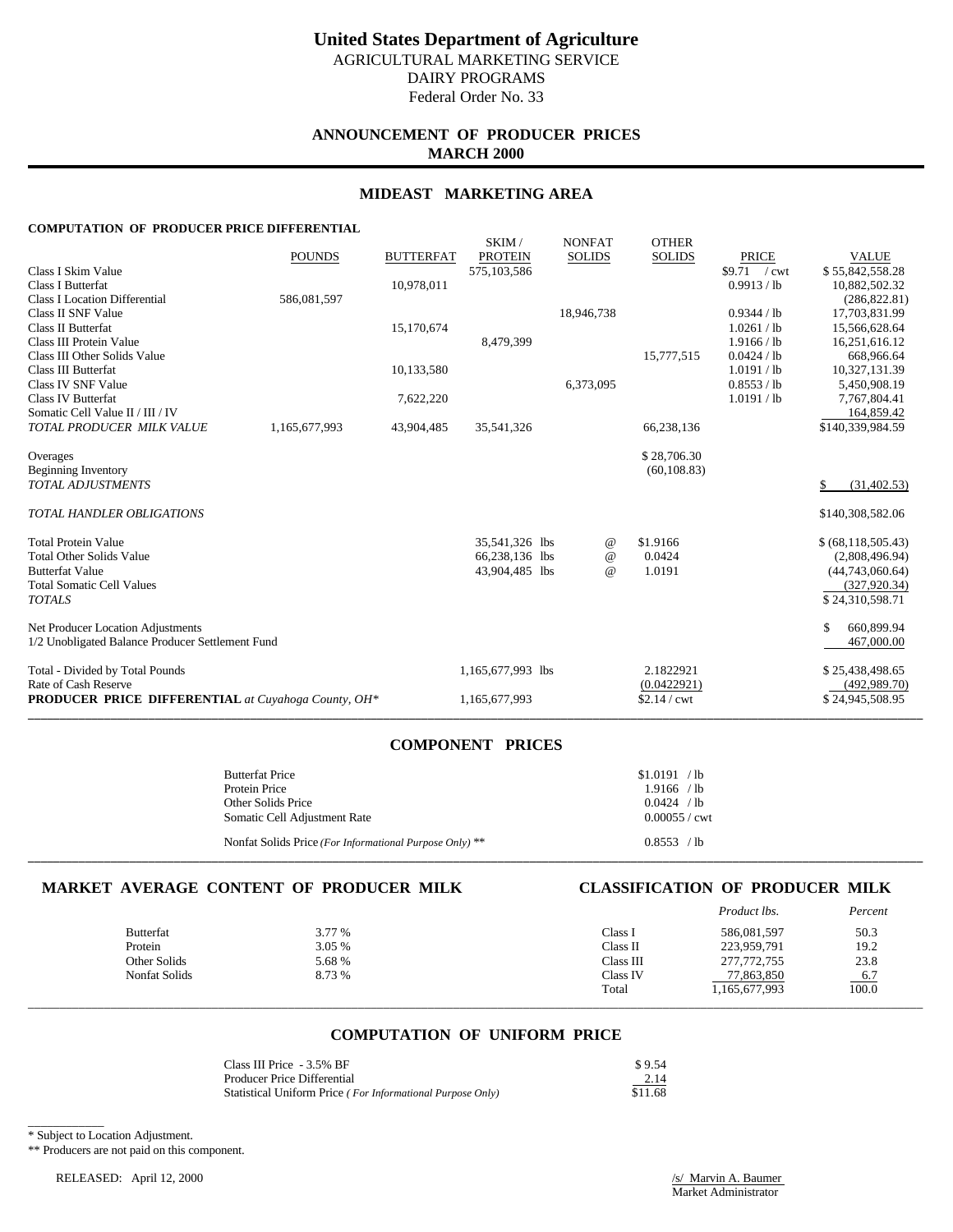# **ANNOUNCEMENT OF PRODUCER PRICES APRIL 2000**

### **MIDEAST MARKETING AREA**

SKIM / NONEAT OTHER

### **COMPUTATION OF PRODUCER PRICE DIFFERENTIAL**

|                                                            |               |                  | <b>SIXIIVI</b> /  |            | <b>INVISITAL</b> | <b>OTTLE</b> N |                       |                    |
|------------------------------------------------------------|---------------|------------------|-------------------|------------|------------------|----------------|-----------------------|--------------------|
|                                                            | <b>POUNDS</b> | <b>BUTTERFAT</b> | <b>PROTEIN</b>    |            | <b>SOLIDS</b>    | <b>SOLIDS</b>  | <b>PRICE</b>          | <b>VALUE</b>       |
| Class I Skim Value                                         |               |                  | 513,249,986       |            |                  |                | \$9.70 / cwt          | \$49,785,248.65    |
| Class I Butterfat                                          |               | 9,822,609        |                   |            |                  |                | $1.0189$ / lb         | 10,008,256.28      |
| <b>Class I Location Differential</b>                       | 523,072,595   |                  |                   |            |                  |                |                       | (264,092.49)       |
| Class II SNF Value                                         |               |                  |                   |            | 14,929,988       |                | 0.9333 / lb           | 13,934,157.82      |
| Class II Butterfat                                         |               | 13,106,917       |                   |            |                  |                | 1.1422 / lb           | 14,970,720.64      |
| Class III Protein Value                                    |               |                  | 8,995,233         |            |                  |                | 1.7399/1 <sub>b</sub> | 15,650,805.88      |
| Class III Other Solids Value                               |               |                  |                   |            |                  | 16,894,423     | 0.0408 / lb           | 689,292.45         |
| Class III Butterfat                                        |               | 10,458,691       |                   |            |                  |                | 1.1352 / lb           | 11,872,706.03      |
| Class IV SNF Value                                         |               |                  |                   |            | 9,162,866        |                | 0.8537 / lb           | 7,822,338.71       |
| <b>Class IV Butterfat</b>                                  |               | 7,851,406        |                   |            |                  |                | 1.1352 / lb           | 8,912,916.09       |
| Somatic Cell Value II / III / IV                           |               |                  |                   |            |                  |                |                       | 183,667.92         |
| TOTAL PRODUCER MILK VALUE                                  | 1,104,797,187 | 41,239,623       | 33,552,219        |            |                  | 63,019,429     |                       | \$133,566,017.98   |
| Overages                                                   |               |                  |                   |            |                  | \$63,647.64    |                       |                    |
| <b>Beginning Inventory</b>                                 |               |                  |                   |            |                  | (44, 626.43)   |                       |                    |
| <b>TOTAL ADJUSTMENTS</b>                                   |               |                  |                   |            |                  |                |                       | \$<br>19,021.21    |
| <b>TOTAL HANDLER OBLIGATIONS</b>                           |               |                  |                   |            |                  |                |                       | \$133,585,039.19   |
| <b>Total Protein Value</b>                                 |               |                  | 33,552,219 lbs    |            | @                | \$1.7399       |                       | \$ (58,377,505.84) |
| <b>Total Other Solids Value</b>                            |               |                  | 63,019,429        | <b>lbs</b> | $\omega$         | 0.0408         |                       | (2,571,192.68)     |
| <b>Butterfat Value</b>                                     |               |                  | 41,239,623 lbs    |            | $^{\omega}{}$    | 1.1352         |                       | (46,815,220.00)    |
| <b>Total Somatic Cell Values</b>                           |               |                  |                   |            |                  |                |                       | (325, 641.26)      |
| <b>TOTALS</b>                                              |               |                  |                   |            |                  |                |                       | \$25,495,479.41    |
| Net Producer Location Adjustments                          |               |                  |                   |            |                  |                |                       | \$<br>602,973.01   |
| 1/2 Unobligated Balance Producer Settlement Fund           |               |                  |                   |            |                  |                |                       | 497,800.00         |
| Total - Divided by Total Pounds                            |               |                  | 1,104,797,187 lbs |            |                  | 2.4073425      |                       | \$26,596,252.42    |
| Rate of Cash Reserve                                       |               |                  |                   |            |                  | (0.0473425)    |                       | (523,038.61)       |
| <b>PRODUCER PRICE DIFFERENTIAL</b> at Cuyahoga County, OH* |               |                  | 1,104,797,187     |            |                  | $$2.36$ / cwt  |                       | \$26,073,213.81    |
|                                                            |               |                  |                   |            |                  |                |                       |                    |

## **COMPONENT PRICES**

| <b>Butterfat Price</b><br>Protein Price<br>Other Solids Price<br>Somatic Cell Adjustment Rate | \$1.1352 / lb<br>1.7399 / lb<br>$0.0408$ /lb<br>$0.00055 /$ cwt |
|-----------------------------------------------------------------------------------------------|-----------------------------------------------------------------|
| Nonfat Solids Price (For Informational Purpose Only) **                                       | 0.8537 / lb                                                     |

### **MARKET AVERAGE CONTENT OF PRODUCER MILK CLASSIFICATION OF PRODUCER MILK**

|                  |        |           | Product lbs.  | Percent             |
|------------------|--------|-----------|---------------|---------------------|
| <b>Butterfat</b> | 3.73 % | Class 1   | 523,072,595   | 47.3                |
| Protein          | 3.04 % | Class II  | 177,282,846   | 16.0                |
| Other Solids     | 5.70 % | Class III | 295,612,331   | 26.8                |
| Nonfat Solids    | 8.74 % | Class IV  | 108,829,415   |                     |
|                  |        | Total     | 1,104,797,187 | $\frac{9.9}{100.0}$ |
|                  |        |           |               |                     |

# **COMPUTATION OF UNIFORM PRICE**

| Class III Price - 3.5% BF                                  | \$9.41  |
|------------------------------------------------------------|---------|
| <b>Producer Price Differential</b>                         | 2.36    |
| Statistical Uniform Price (For Informational Purpose Only) | \$11.77 |

\_\_\_\_\_\_\_\_\_\_\_\_ \* Subject to Location Adjustment.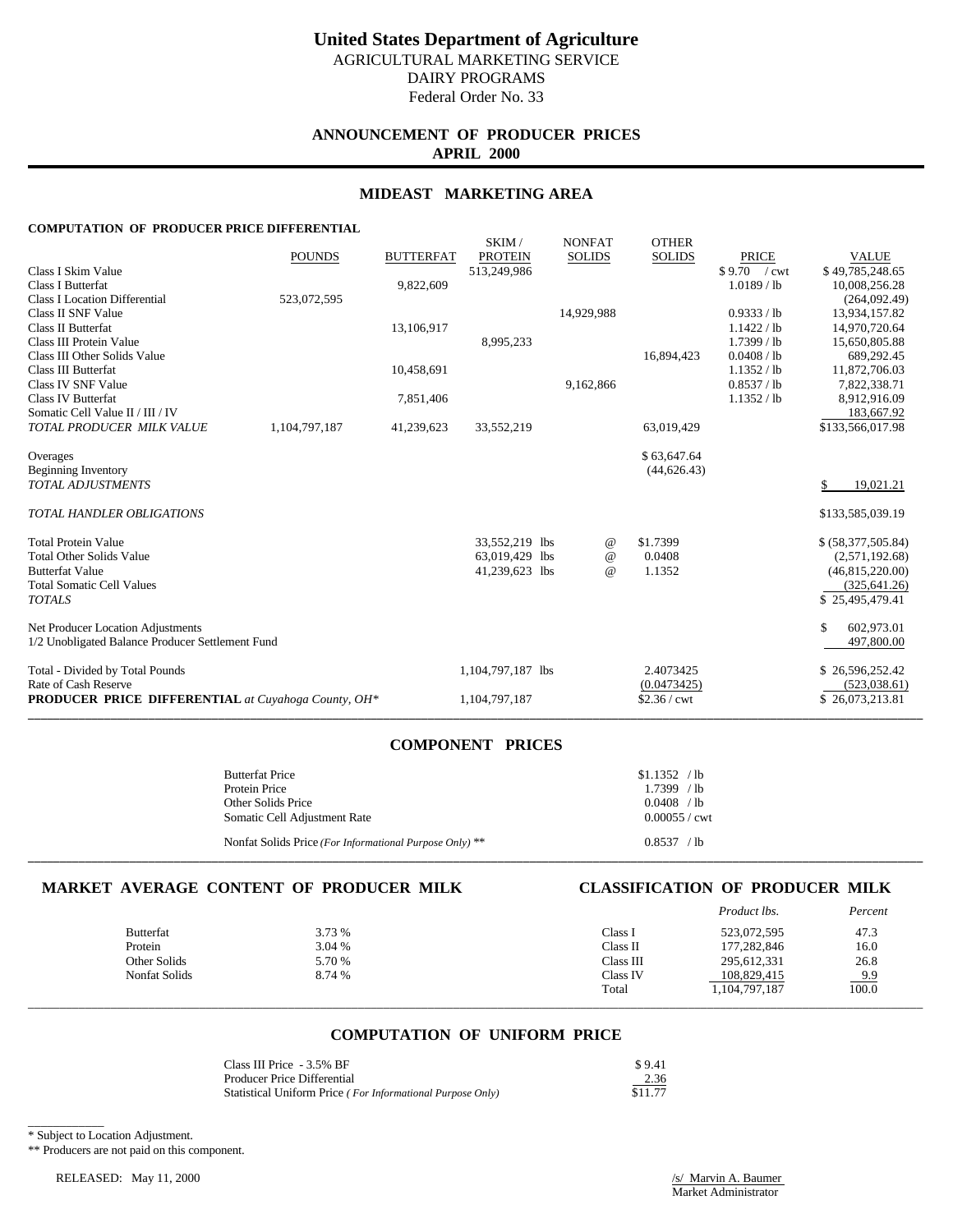# **ANNOUNCEMENT OF PRODUCER PRICES MAY 2000**

### **MIDEAST MARKETING AREA**

SKIM / NONEAT OTHER

### **COMPUTATION OF PRODUCER PRICE DIFFERENTIAL**

|                                                            |               |                  | <b>SIXIIVI</b> /  | IVUN AI       | <b>OTTLE</b> N |               |                    |
|------------------------------------------------------------|---------------|------------------|-------------------|---------------|----------------|---------------|--------------------|
|                                                            | <b>POUNDS</b> | <b>BUTTERFAT</b> | <b>PROTEIN</b>    | <b>SOLIDS</b> | <b>SOLIDS</b>  | <b>PRICE</b>  | <b>VALUE</b>       |
| Class I Skim Value                                         |               |                  | 545,870,428       |               |                | \$9.70 / cwt  | \$52,949,431.56    |
| Class I Butterfat                                          |               | 10,462,466       |                   |               |                | $1.1759$ / lb | 12,302,813.77      |
| <b>Class I Location Differential</b>                       | 556,332,894   |                  |                   |               |                |               | (279, 396.73)      |
| Class II SNF Value                                         |               |                  |                   | 14,902,425    |                | 0.9333 / lb   | 13,908,433.21      |
| Class II Butterfat                                         |               | 13,803,964       |                   |               |                | 1.2924 / lb   | 17,840,243.04      |
| Class III Protein Value                                    |               |                  | 9,337,642         |               |                | 1.5514 / lb   | 14,486,417.79      |
| Class III Other Solids Value                               |               |                  |                   |               | 17,664,181     | 0.0403 / lb   | 711,866.49         |
| Class III Butterfat                                        |               | 10,743,289       |                   |               |                | 1.2854 / lb   | 13,809,423.71      |
| Class IV SNF Value                                         |               |                  |                   | 7,679,884     |                | 0.8530 / lb   | 6,550,941.09       |
| <b>Class IV Butterfat</b>                                  |               | 6,307,063        |                   |               |                | 1.2854 / lb   | 8,107,098.78       |
| Somatic Cell Value II / III / IV                           |               |                  |                   |               |                |               | 158,303.99         |
| TOTAL PRODUCER MILK VALUE                                  | 1,133,688,352 | 41,316,782       | 34,082,235        |               | 64,861,089     |               | \$140,545,576.70   |
| Overages                                                   |               |                  |                   |               | \$58,659.26    |               |                    |
| <b>Beginning Inventory</b>                                 |               |                  |                   |               | (158, 160.57)  |               |                    |
| <b>TOTAL ADJUSTMENTS</b>                                   |               |                  |                   |               |                |               | \$<br>(99, 501.31) |
| <b>TOTAL HANDLER OBLIGATIONS</b>                           |               |                  |                   |               |                |               | \$140,446,075.39   |
| <b>Total Protein Value</b>                                 |               |                  | 34,082,235 lbs    | @             | \$1.5514       |               | \$ (52,875,179.38) |
| <b>Total Other Solids Value</b>                            |               |                  | 64,861,089 lbs    | $\omega$      | 0.0403         |               | (2,613,901.89)     |
| <b>Butterfat Value</b>                                     |               |                  | 41,316,782 lbs    | $^{\omega}{}$ | 1.2854         |               | (53, 108, 591.57)  |
| <b>Total Somatic Cell Values</b>                           |               |                  |                   |               |                |               | (265, 744.32)      |
| <b>TOTALS</b>                                              |               |                  |                   |               |                |               | \$31,582,658.23    |
| Net Producer Location Adjustments                          |               |                  |                   |               |                |               | \$<br>612,082.74   |
| 1/2 Unobligated Balance Producer Settlement Fund           |               |                  |                   |               |                |               | 504,000.00         |
| Total - Divided by Total Pounds                            |               |                  | 1,133,688,352 lbs |               | 2.8842795      |               | \$32,698,740.97    |
| Rate of Cash Reserve                                       |               |                  |                   |               | (0.0442795)    |               | (501, 991.53)      |
| <b>PRODUCER PRICE DIFFERENTIAL</b> at Cuyahoga County, OH* |               |                  | 1,133,688,352     |               | \$2.84 / cwt   |               | \$32,196,749.44    |
|                                                            |               |                  |                   |               |                |               |                    |

## **COMPONENT PRICES**

| <b>Butterfat Price</b><br>Protein Price<br>Other Solids Price<br>Somatic Cell Adjustment Rate | \$1.2854 / lb<br>1.5514 / lb<br>0.0403 / lb<br>$0.00055 /$ cwt |
|-----------------------------------------------------------------------------------------------|----------------------------------------------------------------|
| Nonfat Solids Price (For Informational Purpose Only) **                                       | 0.8530 / lb                                                    |

### **MARKET AVERAGE CONTENT OF PRODUCER MILK CLASSIFICATION OF PRODUCER MILK**

|                  |        |           | Product lbs.  | Percent             |
|------------------|--------|-----------|---------------|---------------------|
| <b>Butterfat</b> | 3.64 % | Class 1   | 556,332,894   | 49.1                |
| Protein          | 3.01 % | Class II  | 178, 128, 237 | 15.7                |
| Other Solids     | 5.72 % | Class III | 308,236,353   | 27.2                |
| Nonfat Solids    | 8.73 % | Class IV  | 90,990,868    |                     |
|                  |        | Total     | 1,133,688,352 | $\frac{8.0}{100.0}$ |
|                  |        |           |               |                     |

## **COMPUTATION OF UNIFORM PRICE**

| Class III Price - 3.5% BF                                  | \$9.37  |
|------------------------------------------------------------|---------|
| Producer Price Differential                                | 2.84    |
| Statistical Uniform Price (For Informational Purpose Only) | \$12.21 |

\_\_\_\_\_\_\_\_\_\_\_\_ \* Subject to Location Adjustment.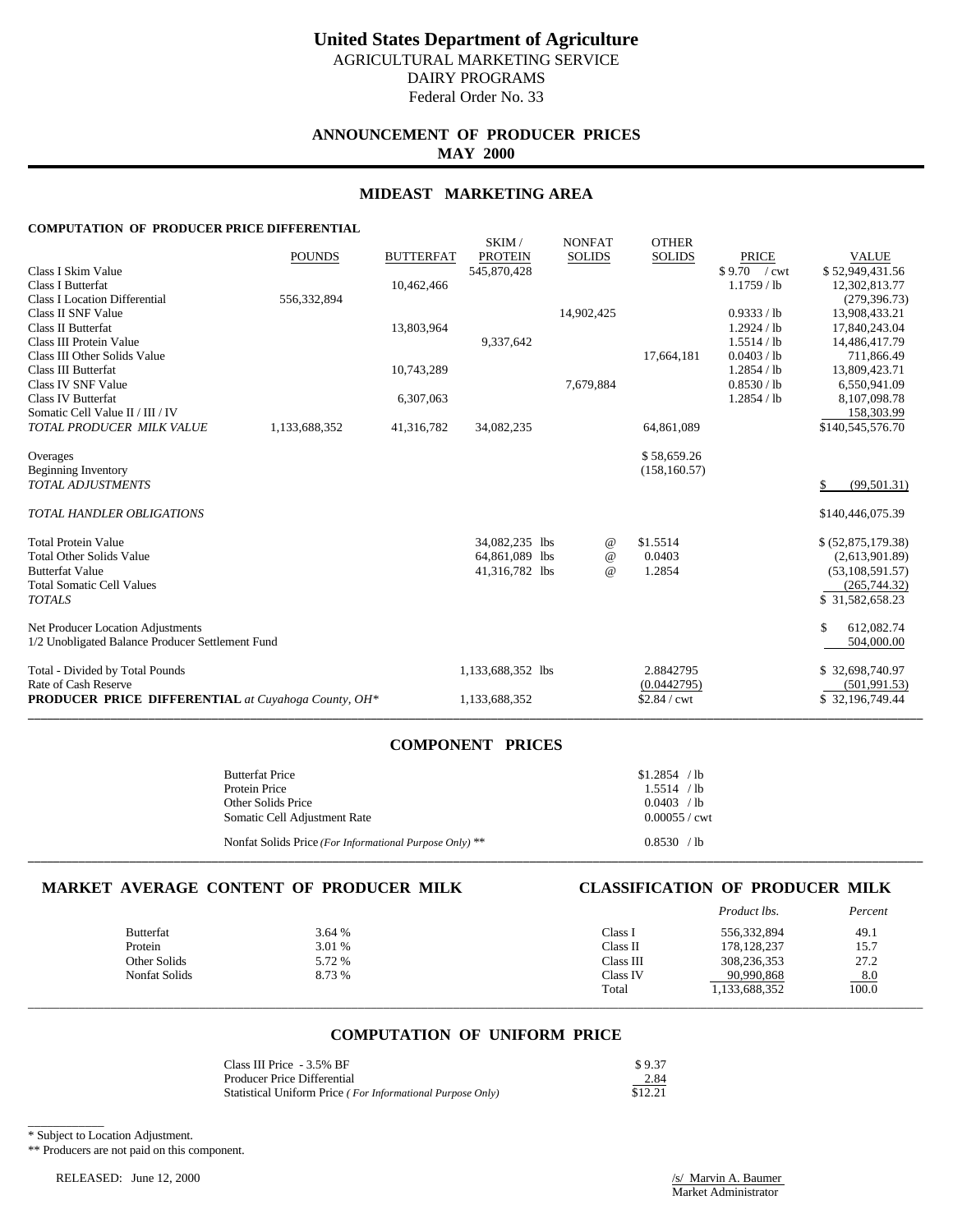# **ANNOUNCEMENT OF PRODUCER PRICES JUNE 2000**

### **MIDEAST MARKETING AREA**

SKIM / NONEAT OTHER

### **COMPUTATION OF PRODUCER PRICE DIFFERENTIAL**

|                                                            |               |                  | JAINI /           | <b>INVINEAT</b> | <b>UILLEN</b> |              |                    |
|------------------------------------------------------------|---------------|------------------|-------------------|-----------------|---------------|--------------|--------------------|
|                                                            | <b>POUNDS</b> | <b>BUTTERFAT</b> | <b>PROTEIN</b>    | <b>SOLIDS</b>   | <b>SOLIDS</b> | <b>PRICE</b> | <b>VALUE</b>       |
| Class I Skim Value                                         |               |                  | 511,534,551       |                 |               | \$9.70 / cwt | \$49,618,851.50    |
| <b>Class I Butterfat</b>                                   |               | 10,015,677       |                   |                 |               | 1.2395 / lb  | 12,414,431.68      |
| <b>Class I Location Differential</b>                       | 521,550,228   |                  |                   |                 |               |              | (283, 037.65)      |
| Class II SNF Value                                         |               |                  |                   | 14,682,128      |               | 0.9333 / lb  | 13,702,830.09      |
| Class II Butterfat                                         |               | 13,247,493       |                   |                 |               | 1.4198 / lb  | 18,808,790.56      |
| Class III Protein Value                                    |               |                  | 10,081,660        |                 |               | 1.4278 / lb  | 14,394,594.19      |
| Class III Other Solids Value                               |               |                  |                   |                 | 19,467,734    | 0.0438 / lb  | 852,686.75         |
| Class III Butterfat                                        |               | 11,664,904       |                   |                 |               | 1.4128 / lb  | 16,480,176.36      |
| Class IV SNF Value                                         |               |                  |                   | 6,353,012       |               | 0.8556 / lb  | 5,435,637.07       |
| <b>Class IV Butterfat</b>                                  |               | 5,224,819        |                   |                 |               | 1.4128 / lb  | 7,381,624.33       |
| Somatic Cell Value II / III / IV                           |               |                  |                   |                 |               |              | 102,084.10         |
| TOTAL PRODUCER MILK VALUE                                  | 1,114,460,849 | 40,152,893       | 32,963,633        |                 | 63,587,170    |              | \$138,908,668.98   |
| Overages                                                   |               |                  |                   |                 | \$32,306.99   |              |                    |
| <b>Beginning Inventory</b>                                 |               |                  |                   |                 | (244, 316.05) |              |                    |
| <b>TOTAL ADJUSTMENTS</b>                                   |               |                  |                   |                 |               |              | \$<br>(212,009.06) |
| TOTAL HANDLER OBLIGATIONS                                  |               |                  |                   |                 |               |              | \$138,696,659.92   |
| <b>Total Protein Value</b>                                 |               |                  | 32,963,633 lbs    | @               | \$1.4278      |              | \$ (47,065,475.22) |
| <b>Total Other Solids Value</b>                            |               |                  | 63,587,170 lbs    | $^{\omega}{}$   | 0.0438        |              | (2,785,118.05)     |
| <b>Butterfat Value</b>                                     |               |                  | 40,152,893 lbs    | $^{\omega}{}$   | 1.4128        |              | (56, 728, 007.24)  |
| <b>Total Somatic Cell Values</b>                           |               |                  |                   |                 |               |              | (168, 441.51)      |
| <b>TOTALS</b>                                              |               |                  |                   |                 |               |              | \$31,949,617.90    |
| Net Producer Location Adjustments                          |               |                  |                   |                 |               |              | \$<br>597.724.02   |
| 1/2 Unobligated Balance Producer Settlement Fund           |               |                  |                   |                 |               |              | 518,000.00         |
| Total - Divided by Total Pounds                            |               |                  | 1,114,460,849 lbs |                 | 2.9669362     |              | \$33,065,341.92    |
| Rate of Cash Reserve                                       |               |                  |                   |                 | (0.0469362)   |              | (523,085.57)       |
| <b>PRODUCER PRICE DIFFERENTIAL</b> at Cuyahoga County, OH* |               |                  | 1,114,460,849     |                 | \$2.92 / cwt  |              | \$32,542,256.35    |
|                                                            |               |                  |                   |                 |               |              |                    |

## **COMPONENT PRICES**

| <b>Butterfat Price</b><br>Protein Price<br>Other Solids Price<br>Somatic Cell Adjustment Rate | $$1.4128$ /lb<br>$1.4278$ /lb<br>0.0438 / lb<br>$0.00056$ / cwt |
|-----------------------------------------------------------------------------------------------|-----------------------------------------------------------------|
| Nonfat Solids Price (For Informational Purpose Only) **                                       | 0.8556 / lb                                                     |

### **MARKET AVERAGE CONTENT OF PRODUCER MILK CLASSIFICATION OF PRODUCER MILK**

|                  |        |           | Product lbs.  | Percent             |
|------------------|--------|-----------|---------------|---------------------|
| <b>Butterfat</b> | 3.60 % | Class 1   | 521,550,228   | 46.8                |
| Protein          | 2.96 % | Class II  | 176,612,370   | 15.9                |
| Other Solids     | 5.71 % | Class III | 340, 348, 559 | 30.5                |
| Nonfat Solids    | 8.67 % | Class IV  | 75,949,692    |                     |
|                  |        | Total     | 1,114,460,849 | $\frac{6.8}{100.0}$ |
|                  |        |           |               |                     |

## **COMPUTATION OF UNIFORM PRICE**

| Class III Price - 3.5% BF                                  | \$9.46  |
|------------------------------------------------------------|---------|
| <b>Producer Price Differential</b>                         | 2.92    |
| Statistical Uniform Price (For Informational Purpose Only) | \$12.38 |

\_\_\_\_\_\_\_\_\_\_\_\_ \* Subject to Location Adjustment.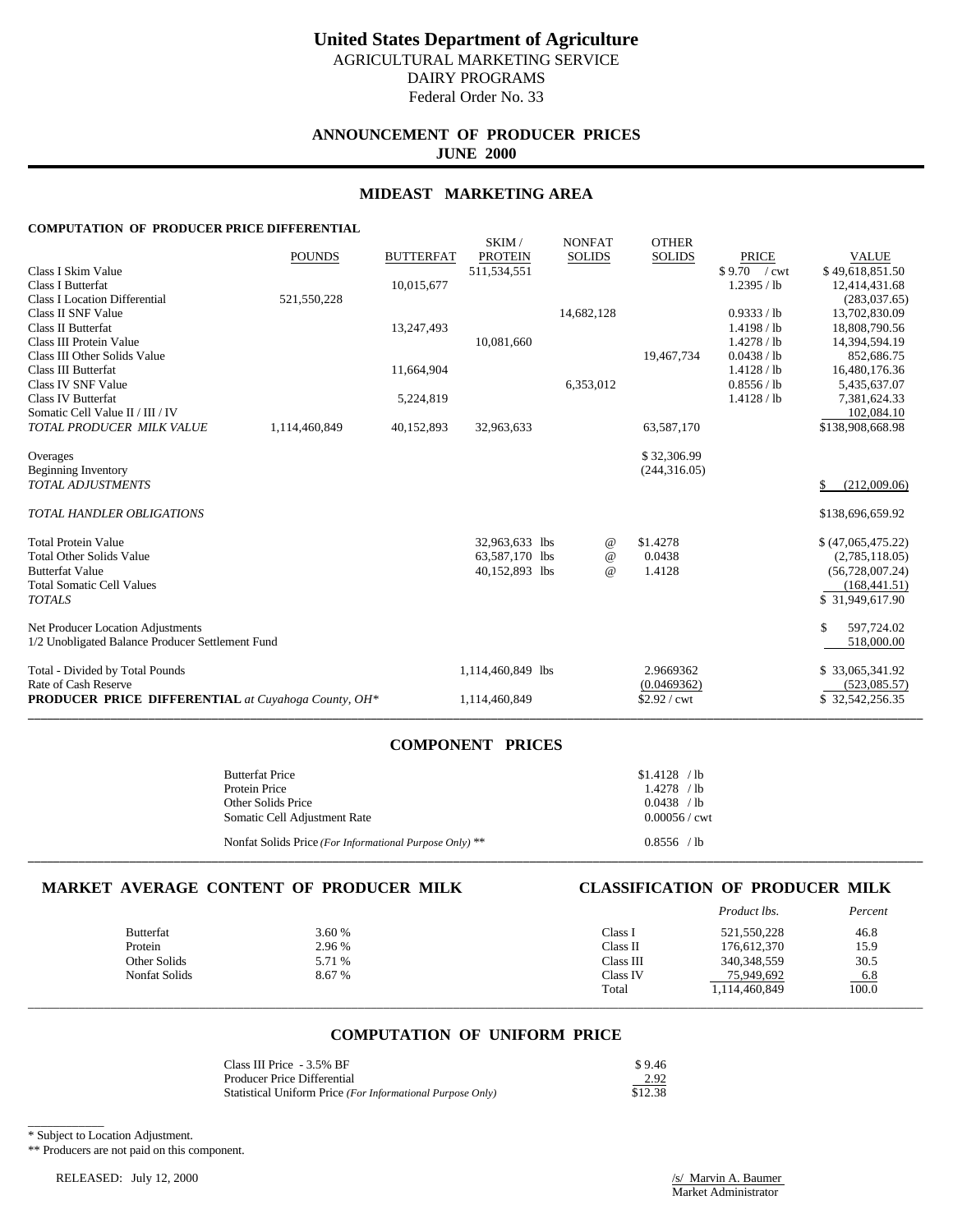Federal Order No. 33

# **ANNOUNCEMENT OF PRODUCER PRICES JULY 2000**

### **MIDEAST MARKETING AREA**

### **COMPUTATION OF PRODUCER PRICE DIFFERENTIAL**

| <b>PRODUCER PRICE DIFFERENTIAL</b> at Cuyahoga County, OH*                              |               |                  | 1,213,318,539                                      |                                | $$2.02$ / cwt                 |                                           | \$24,509,034.09                                            |
|-----------------------------------------------------------------------------------------|---------------|------------------|----------------------------------------------------|--------------------------------|-------------------------------|-------------------------------------------|------------------------------------------------------------|
| Total - Divided by Total Pounds<br>Rate of Cash Reserve                                 |               |                  | 1,213,318,539 lbs                                  |                                | 2.0655622<br>(0.0455622)      |                                           | \$25,061,848.71<br>(552, 814.62)                           |
| Net Producer Location Adjustments<br>1/2 Unobligated Balance Producer Settlement Fund   |               |                  |                                                    |                                |                               |                                           | \$<br>530,278.64<br>553,000.00                             |
| <b>Total Somatic Cell Values</b><br><b>TOTALS</b>                                       |               |                  |                                                    |                                |                               |                                           | (17,700.22)<br>\$23,978,570.07                             |
| <b>Total Protein Value</b><br><b>Total Other Solids Value</b><br><b>Butterfat Value</b> |               |                  | 35,671,028 lbs<br>69,100,179 lbs<br>43,143,121 lbs | @<br>$^{\,a}$<br>$^{\omega}{}$ | \$1.9726<br>0.0557<br>1.2691  |                                           | \$(70, 364, 669.83)<br>(3,848,879.97)<br>(54, 752, 934.86) |
| <b>TOTAL HANDLER OBLIGATIONS</b>                                                        |               |                  |                                                    |                                |                               |                                           | \$152,962,754.95                                           |
| Overages<br><b>Beginning Inventory</b><br><b>TOTAL ADJUSTMENTS</b>                      |               |                  |                                                    |                                | \$29,149.04<br>(23, 239.66)   |                                           | 5,909.38<br>S                                              |
| TOTAL PRODUCER MILK VALUE                                                               | 1,213,318,539 | 43,143,121       | 35,671,028                                         |                                | 69,100,179                    |                                           | \$152,956,845.57                                           |
| Class IV SNF Value<br><b>Class IV Butterfat</b><br>Somatic Cell Value II / III / IV     |               | 5,488,525        |                                                    | 8,462,150                      |                               | 0.8561 / lb<br>1.2691 / lb                | 7,244,446.58<br>6,965,487.08<br>42,094.32                  |
| Class III Protein Value<br>Class III Other Solids Value<br>Class III Butterfat          |               | 13,527,662       | 11,368,461                                         |                                | 22,055,546                    | 1.9726 / lb<br>0.0557 / lb<br>1.2691 / lb | 22,425,426.21<br>1,228,493.91<br>17,167,955.84             |
| <b>Class I Location Differential</b><br>Class II SNF Value<br>Class II Butterfat        | 514,292,282   | 14,216,399       |                                                    | 17,778,129                     |                               | 0.9344 / lb<br>1.2761 / lb                | (270,740.28)<br>16,611,883.75<br>18, 141, 546. 79          |
| Class I Skim Value<br>Class I Butterfat                                                 |               | 9,910,535        | 504,381,747                                        |                                |                               | $$9.71$ / cwt<br>1.4555 / lb              | \$48,975,467.64<br>14,424,783.73                           |
|                                                                                         | <b>POUNDS</b> | <b>BUTTERFAT</b> | SKIM/<br><b>PROTEIN</b>                            | <b>NONFAT</b><br><b>SOLIDS</b> | <b>OTHER</b><br><b>SOLIDS</b> | <b>PRICE</b>                              | <b>VALUE</b>                                               |

## **COMPONENT PRICES**

| <b>Butterfat Price</b>                                  | $$1.2691$ /lb   |
|---------------------------------------------------------|-----------------|
| Protein Price                                           | 1.9726 / h      |
| Other Solids Price                                      | 0.0557 / h      |
| Somatic Cell Adjustment Rate                            | $0.00061 /$ cwt |
| Nonfat Solids Price (For Informational Purpose Only) ** | 0.8561 / lb     |

**\_\_\_\_\_\_\_\_\_\_\_\_\_\_\_\_\_\_\_\_\_\_\_\_\_\_\_\_\_\_\_\_\_\_\_\_\_\_\_\_\_\_\_\_\_\_\_\_\_\_\_\_\_\_\_\_\_\_\_\_\_\_\_\_\_\_\_\_\_\_\_\_\_\_\_\_\_\_\_\_\_\_\_\_\_\_\_\_\_\_\_\_\_\_\_\_\_\_\_\_\_\_\_\_\_\_\_\_\_\_\_\_\_\_\_\_\_\_\_\_\_\_\_\_\_\_\_\_\_\_\_\_\_\_\_\_\_\_\_**

### **MARKET AVERAGE CONTENT OF PRODUCER MILK CLASSIFICATION OF PRODUCER MILK**

|                  |        |           | Product lbs.  | Percent |
|------------------|--------|-----------|---------------|---------|
| <b>Butterfat</b> | 3.56 % | Class I   | 514,292,282   | 42.4    |
| Protein          | 2.94 % | Class II  | 212,421,440   | 17.5    |
| Other Solids     | 5.70 % | Class III | 386,606,936   | 31.9    |
| Nonfat Solids    | 8.64 % | Class IV  | 99,997,881    | 8.2     |
|                  |        | Total     | 1,213,318,539 | 100.0   |
|                  |        |           |               |         |

## **COMPUTATION OF UNIFORM PRICE**

| Class III Price - 3.5% BF                                  | \$10.66 |
|------------------------------------------------------------|---------|
| Producer Price Differential                                | 2.02    |
| Statistical Uniform Price (For Informational Purpose Only) | \$12.68 |

\_\_\_\_\_\_\_\_\_\_\_\_ \* Subject to Location Adjustment.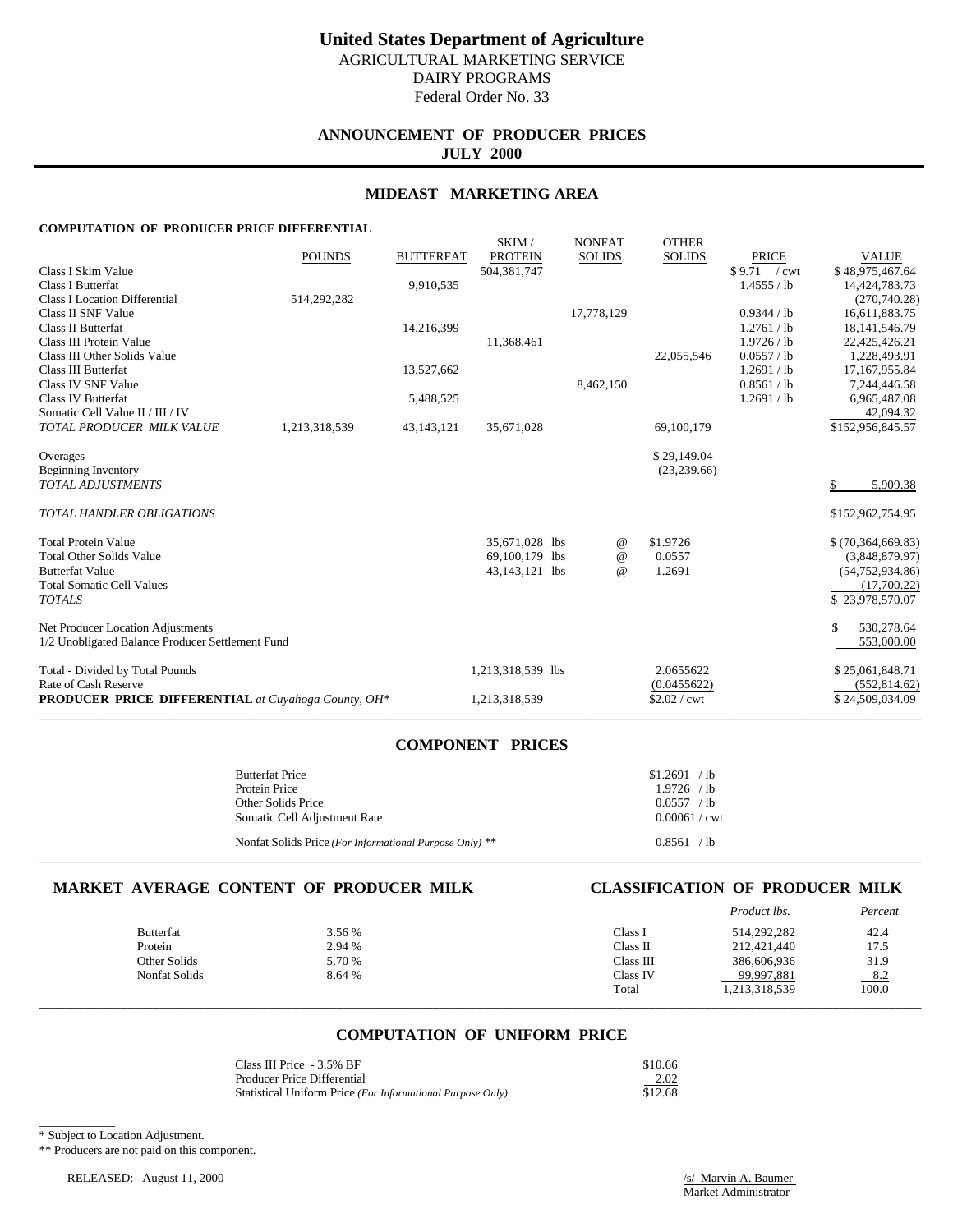# **ANNOUNCEMENT OF PRODUCER PRICES AUGUST 2000**

### **MIDEAST MARKETING AREA**

SKIM / NONEAT OTHER

## **COMPUTATION OF PRODUCER PRICE DIFFERENTIAL**

|                                                            |               |                  | <b>SIXIIVI</b>    | <b>IVOIVEAT</b> | <b>OTTLE</b> N |               |                      |
|------------------------------------------------------------|---------------|------------------|-------------------|-----------------|----------------|---------------|----------------------|
|                                                            | <b>POUNDS</b> | <b>BUTTERFAT</b> | <b>PROTEIN</b>    | <b>SOLIDS</b>   | <b>SOLIDS</b>  | <b>PRICE</b>  | <b>VALUE</b>         |
| Class I Skim Value                                         |               |                  | 567,705,052       |                 |                | \$9.70 / cwt  | \$55,067,390.03      |
| Class I Butterfat                                          |               | 11,069,912       |                   |                 |                | 1.3113 / lb   | 14,515,975.64        |
| <b>Class I Location Differential</b>                       | 578,774,964   |                  |                   |                 |                |               | (321, 285.59)        |
| Class II SNF Value                                         |               |                  |                   | 16,197,138      |                | 0.9333 / lb   | 15,116,788.90        |
| Class II Butterfat                                         |               | 13,820,923       |                   |                 |                | $1.2729$ / lb | 17,592,652.91        |
| Class III Protein Value                                    |               |                  | 10,771,594        |                 |                | 1.7952 / lb   | 19,337,165.58        |
| Class III Other Solids Value                               |               |                  |                   |                 | 20,757,889     | 0.0577 / lb   | 1,197,730.19         |
| Class III Butterfat                                        |               | 13,099,773       |                   |                 |                | $1.2659$ / lb | 16,583,002.65        |
| Class IV SNF Value                                         |               |                  |                   | 3,728,338       |                | 0.8567 / lb   | 3,194,067.16         |
| <b>Class IV Butterfat</b>                                  |               | 4,365,980        |                   |                 |                | $1.2659$ / lb | 5,526,894.08         |
| Somatic Cell Value II / III / IV                           |               |                  |                   |                 |                |               | (13, 151.23)         |
| TOTAL PRODUCER MILK VALUE                                  | 1,184,684,465 | 42,356,588       | 34,988,598        |                 | 67,349,339     |               | \$147,797,230.32     |
| Overages                                                   |               |                  |                   |                 | \$47,516.86    |               |                      |
| <b>Beginning Inventory</b>                                 |               |                  |                   |                 | (141, 561.92)  |               |                      |
| <b>TOTAL ADJUSTMENTS</b>                                   |               |                  |                   |                 |                |               | (94,045.06)<br>\$    |
| <b>TOTAL HANDLER OBLIGATIONS</b>                           |               |                  |                   |                 |                |               | \$147,703,185.26     |
| <b>Total Protein Value</b>                                 |               |                  | 34,988,598 lbs    | @               | \$1.7952       |               | \$ (62, 811, 531.12) |
| <b>Total Other Solids Value</b>                            |               |                  | 67,349,339 lbs    | $^{\omega}{}$   | 0.0577         |               | (3,886,056.89)       |
| <b>Butterfat Value</b>                                     |               |                  | 42,356,588 lbs    | $\omega$        | 1.2659         |               | (53,619,204.74)      |
| <b>Total Somatic Cell Values</b>                           |               |                  |                   |                 |                |               | 95,775.01            |
| <b>TOTALS</b>                                              |               |                  |                   |                 |                |               | \$27,482,167.52      |
| Net Producer Location Adjustments                          |               |                  |                   |                 |                |               | \$<br>458,652.35     |
| 1/2 Unobligated Balance Producer Settlement Fund           |               |                  |                   |                 |                |               | 543,000.00           |
| Total - Divided by Total Pounds                            |               |                  | 1,184,684,465 lbs |                 | 2.4043381      |               | \$28,483,819.87      |
| Rate of Cash Reserve                                       |               |                  |                   |                 | (0.0443381)    |               | (525, 266.58)        |
| <b>PRODUCER PRICE DIFFERENTIAL</b> at Cuyahoga County, OH* |               |                  | 1,184,684,465     |                 | $$2.36 /$ cwt  |               | \$27,958,553.29      |
|                                                            |               |                  |                   |                 |                |               |                      |

# **COMPONENT PRICES**

| <b>Butterfat Price</b>                                  | $$1.2659$ /lb          |
|---------------------------------------------------------|------------------------|
| Protein Price                                           | $1.7952$ /lb           |
| Other Solids Price                                      | $0.0577$ /lb           |
| Somatic Cell Adjustment Rate                            | $0.00058 / \text{cwt}$ |
| Nonfat Solids Price (For Informational Purpose Only) ** | 0.8567 / h             |

**\_\_\_\_\_\_\_\_\_\_\_\_\_\_\_\_\_\_\_\_\_\_\_\_\_\_\_\_\_\_\_\_\_\_\_\_\_\_\_\_\_\_\_\_\_\_\_\_\_\_\_\_\_\_\_\_\_\_\_\_\_\_\_\_\_\_\_\_\_\_\_\_\_\_\_\_\_\_\_\_\_\_\_\_\_\_\_\_\_\_\_\_\_\_\_\_\_\_\_\_\_\_\_\_\_\_\_\_\_\_\_\_\_\_\_\_\_\_\_\_\_\_\_\_\_\_\_\_\_\_\_\_\_\_\_\_\_\_\_**

# **MARKET AVERAGE CONTENT OF PRODUCER MILK CLASSIFICATION OF PRODUCER MILK**

|                  |        |           | Product lbs.  | Percent |
|------------------|--------|-----------|---------------|---------|
| <b>Butterfat</b> | 3.58 % | Class I   | 578,774,964   | 48.9    |
| Protein          | 2.95 % | Class II  | 194,566,618   | 16.4    |
| Other Solids     | 5.69 % | Class III | 365, 308, 855 | 30.8    |
| Nonfat Solids    | 8.64 % | Class IV  | 46,034,028    | 3.9     |
|                  |        | Total     | 1,184,684,465 | 100.0   |
|                  |        |           |               |         |

## **COMPUTATION OF UNIFORM PRICE**

| Class III Price - 3.5% BF                                  | \$10.13 |
|------------------------------------------------------------|---------|
| Producer Price Differential                                | 2.36    |
| Statistical Uniform Price (For Informational Purpose Only) | \$12.49 |

\_\_\_\_\_\_\_\_\_\_\_\_ \* Subject to Location Adjustment.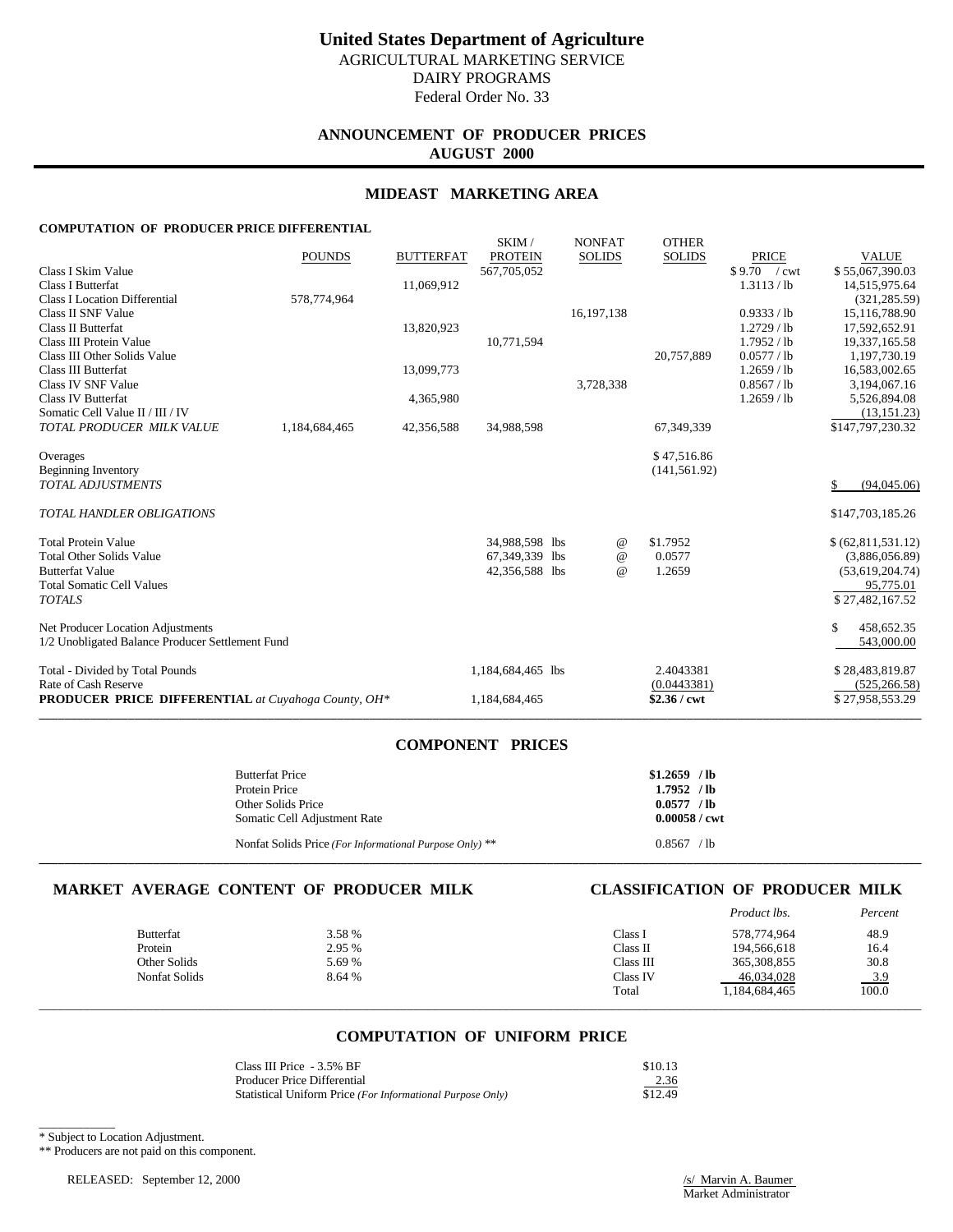# **ANNOUNCEMENT OF PRODUCER PRICES SEPTEMBER 2000**

### **MIDEAST MARKETING AREA**

SKIM / NONEAT OTHER

### **COMPUTATION OF PRODUCER PRICE DIFFERENTIAL**

|                                                            | <b>POUNDS</b> | <b>BUTTERFAT</b> | OIYUVI /<br><b>PROTEIN</b> | <b>IVUITLAI</b><br><b>SOLIDS</b> | $\sigma$ is the independent of $\sigma$<br><b>SOLIDS</b> | <b>PRICE</b> | <b>VALUE</b>        |
|------------------------------------------------------------|---------------|------------------|----------------------------|----------------------------------|----------------------------------------------------------|--------------|---------------------|
| Class I Skim Value                                         |               |                  | 566,736,850                |                                  |                                                          | \$9.70 / cwt | \$54,973,474.48     |
| <b>Class I Butterfat</b>                                   |               | 10,889,315       |                            |                                  |                                                          | 1.2791 / lb  | 13,928,522.80       |
| <b>Class I Location Differential</b>                       | 577,626,165   |                  |                            |                                  |                                                          |              | (328, 324.07)       |
| Class II SNF Value                                         |               |                  |                            | 17,575,153                       |                                                          | 0.9333 / lb  | 16,402,890.27       |
| <b>Class II Butterfat</b>                                  |               | 12,762,784       |                            |                                  |                                                          | 1.2777 / lb  | 16,307,009.13       |
| Class III Protein Value                                    |               |                  | 12,664,905                 |                                  |                                                          | 2.0137 / lb  | 25,503,319.19       |
| Class III Other Solids Value                               |               |                  |                            |                                  | 23,941,625                                               | 0.0502 / lb  | 1,201,869.57        |
| Class III Butterfat                                        |               | 15,542,483       |                            |                                  |                                                          | 1.2707 / lb  | 19,749,833.15       |
| Class IV SNF Value                                         |               |                  |                            | 4,031,121                        |                                                          | 0.8624 / lb  | 3,476,438.75        |
| <b>Class IV Butterfat</b>                                  |               | 6,649,435        |                            |                                  |                                                          | 1.2707 / lb  | 8,449,437.07        |
| Somatic Cell Value II / III / IV                           |               |                  |                            |                                  |                                                          |              | 65,607.64           |
| TOTAL PRODUCER MILK VALUE                                  | 1,259,412,458 | 45,844,017       | 37,864,316                 |                                  | 71,341,304                                               |              | \$159,730,077.98    |
| Overages                                                   |               |                  |                            |                                  | \$55,061.87                                              |              |                     |
| <b>Beginning Inventory</b>                                 |               |                  |                            |                                  | (40, 324.12)                                             |              |                     |
| <b>TOTAL ADJUSTMENTS</b>                                   |               |                  |                            |                                  |                                                          |              | 14,737.75           |
| <b>TOTAL HANDLER OBLIGATIONS</b>                           |               |                  |                            |                                  |                                                          |              | \$159,744,815.73    |
| <b>Total Protein Value</b>                                 |               |                  | 37,864,316 lbs             | @                                | \$2.0137                                                 |              | \$(76, 247, 373.13) |
| <b>Total Other Solids Value</b>                            |               |                  | 71,341,304 lbs             | $^{\omega}{}$                    | 0.0502                                                   |              | (3,581,333.44)      |
| <b>Butterfat Value</b>                                     |               |                  | 45,844,017 lbs             | $\omega$                         | 1.2707                                                   |              | (58, 253, 992, 42)  |
| <b>Total Somatic Cell Values</b>                           |               |                  |                            |                                  |                                                          |              | (53, 326.61)        |
| <b>TOTALS</b>                                              |               |                  |                            |                                  |                                                          |              | \$21,608,790.13     |
| Net Producer Location Adjustments                          |               |                  |                            |                                  |                                                          |              | \$<br>767,779.68    |
| 1/2 Unobligated Balance Producer Settlement Fund           |               |                  |                            |                                  |                                                          |              | 481,000.00          |
| Total - Divided by Total Pounds                            |               |                  | 1,259,412,458 lbs          |                                  | 1.8149392                                                |              | \$22,857,569.81     |
| Rate of Cash Reserve                                       |               |                  |                            |                                  | (0.0449392)                                              |              | (565,969.88)        |
| <b>PRODUCER PRICE DIFFERENTIAL</b> at Cuyahoga County, OH* |               |                  | 1,259,412,458              |                                  | $$1.77$ / cwt                                            |              | \$22,291,599.93     |
|                                                            |               |                  |                            |                                  |                                                          |              |                     |

## **COMPONENT PRICES**

| <b>Butterfat Price</b>                                  | $$1.2707$ /lb   |
|---------------------------------------------------------|-----------------|
| Protein Price                                           | 2.0137 / h      |
| Other Solids Price                                      | 0.0502 / h      |
| Somatic Cell Adjustment Rate                            | $0.00062 /$ cwt |
| Nonfat Solids Price (For Informational Purpose Only) ** | 0.8624 / h      |

**\_\_\_\_\_\_\_\_\_\_\_\_\_\_\_\_\_\_\_\_\_\_\_\_\_\_\_\_\_\_\_\_\_\_\_\_\_\_\_\_\_\_\_\_\_\_\_\_\_\_\_\_\_\_\_\_\_\_\_\_\_\_\_\_\_\_\_\_\_\_\_\_\_\_\_\_\_\_\_\_\_\_\_\_\_\_\_\_\_\_\_\_\_\_\_\_\_\_\_\_\_\_\_\_\_\_\_\_\_\_\_\_\_\_\_\_\_\_\_\_\_\_\_\_\_\_\_\_\_\_\_\_\_\_\_\_\_\_\_**

# **MARKET AVERAGE CONTENT OF PRODUCER MILK CLASSIFICATION OF PRODUCER MILK**

|                  |        |           | Product lbs.  | Percent |
|------------------|--------|-----------|---------------|---------|
| <b>Butterfat</b> | 3.64 % | Class I   | 577,626,165   | 45.9    |
| Protein          | 3.01 % | Class II  | 207,933,856   | 16.5    |
| Other Solids     | 5.66 % | Class III | 422,422,008   | 33.5    |
| Nonfat Solids    | 8.67 % | Class IV  | 51,430,429    | $-4.1$  |
|                  |        | Total     | 1,259,412,458 | 100.0   |
|                  |        |           |               |         |

## **COMPUTATION OF UNIFORM PRICE**

| Class III Price - 3.5% BF                                  | \$10.76 |
|------------------------------------------------------------|---------|
| <b>Producer Price Differential</b>                         | 1.77    |
| Statistical Uniform Price (For Informational Purpose Only) | \$12.53 |

\_\_\_\_\_\_\_\_\_\_\_\_ \* Subject to Location Adjustment.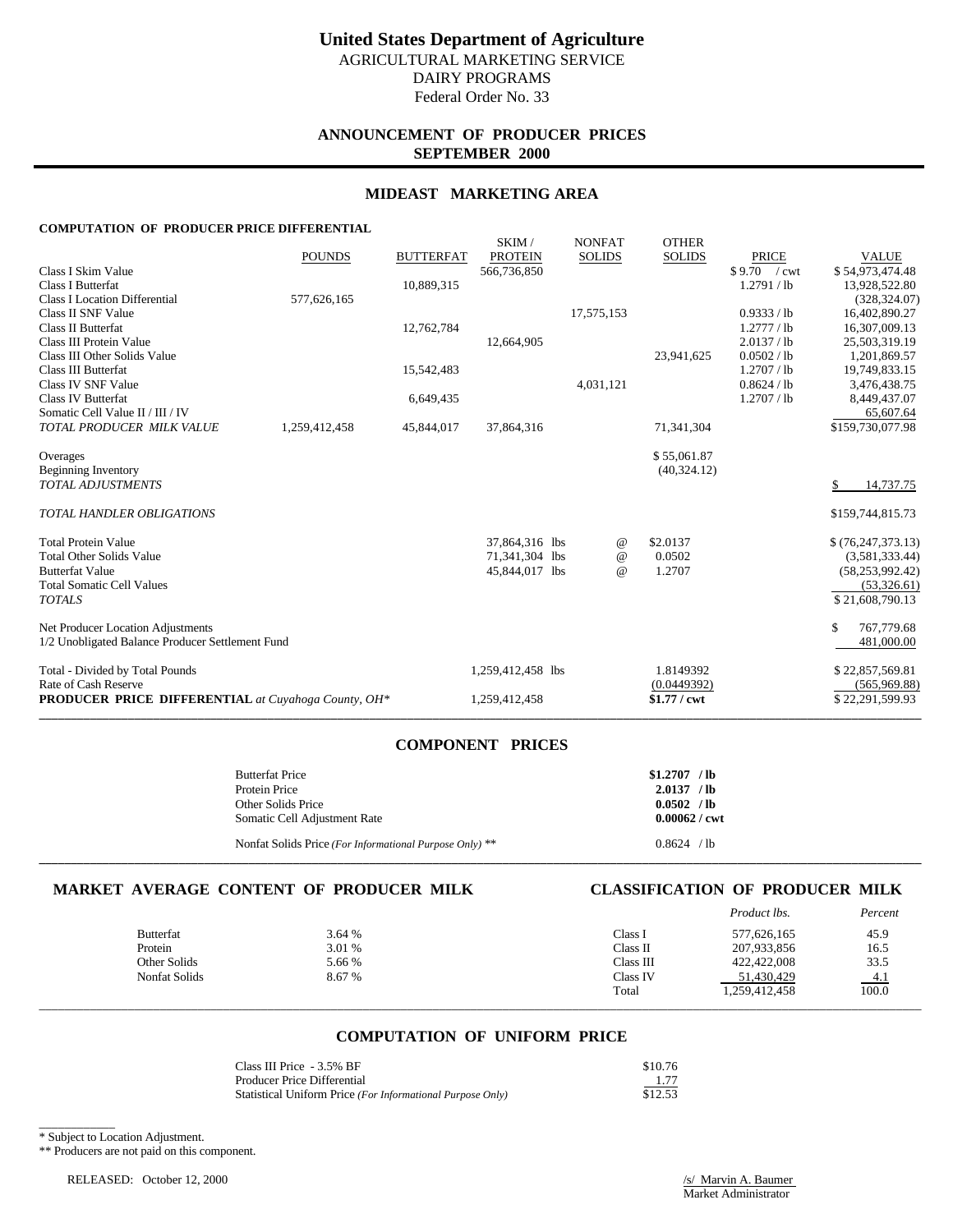# **ANNOUNCEMENT OF PRODUCER PRICES OCTOBER 2000**

### **MIDEAST MARKETING AREA**

SKIM / NONEAT OTHER

### **COMPUTATION OF PRODUCER PRICE DIFFERENTIAL**

|                                                            | <b>POUNDS</b> | <b>BUTTERFAT</b> | OIYUVI /<br><b>PROTEIN</b> | <b>IVUITLAI</b><br><b>SOLIDS</b> | $\sigma$ is the independent of $\sigma$<br><b>SOLIDS</b> | <b>PRICE</b>  | <b>VALUE</b>       |
|------------------------------------------------------------|---------------|------------------|----------------------------|----------------------------------|----------------------------------------------------------|---------------|--------------------|
| Class I Skim Value                                         |               |                  | 558,139,645                |                                  |                                                          | $$9.76$ / cwt | \$54,474,429.34    |
| <b>Class I Butterfat</b>                                   |               | 10,855,383       |                            |                                  |                                                          | 1.2766 / lb   | 13,857,981.93      |
| <b>Class I Location Differential</b>                       | 568,995,028   |                  |                            |                                  |                                                          |               | (307, 607.99)      |
| Class II SNF Value                                         |               |                  |                            | 13,718,824                       |                                                          | 0.9400 / lb   | 12,895,694.56      |
| <b>Class II Butterfat</b>                                  |               | 12,222,921       |                            |                                  |                                                          | 1.2514 / lb   | 15,295,763.31      |
| Class III Protein Value                                    |               |                  | 15,605,095                 |                                  |                                                          | 1.8028 / lb   | 28, 132, 865. 25   |
| Class III Other Solids Value                               |               |                  |                            |                                  | 28,937,690                                               | 0.0471 / lb   | 1,362,965.23       |
| Class III Butterfat                                        |               | 18,555,834       |                            |                                  |                                                          | 1.2444 / lb   | 23,090,879.81      |
| Class IV SNF Value                                         |               |                  |                            | 5,867,820                        |                                                          | 0.8585 / lb   | 5,037,523.50       |
| <b>Class IV Butterfat</b>                                  |               | 7,476,923        |                            |                                  |                                                          | 1.2444 / lb   | 9,304,283.02       |
| Somatic Cell Value II / III / IV                           |               |                  |                            |                                  |                                                          |               | 222,779.36         |
| TOTAL PRODUCER MILK VALUE                                  | 1,313,325,148 | 49,111,061       | 40,362,960                 |                                  | 74,524,427                                               |               | \$163,367,557.32   |
| Overages                                                   |               |                  |                            |                                  | \$42,828.81                                              |               |                    |
| <b>Beginning Inventory</b>                                 |               |                  |                            |                                  | (93, 814.93)                                             |               |                    |
| <b>TOTAL ADJUSTMENTS</b>                                   |               |                  |                            |                                  |                                                          |               | (50,986.12)<br>\$  |
| <b>TOTAL HANDLER OBLIGATIONS</b>                           |               |                  |                            |                                  |                                                          |               | \$163,316,571.20   |
| <b>Total Protein Value</b>                                 |               |                  | 40,362,960 lbs             | @                                | \$1.8028                                                 |               | \$ (72,766,344.28) |
| <b>Total Other Solids Value</b>                            |               |                  | 74,524,427 lbs             | $^{\omega}{}$                    | 0.0471                                                   |               | (3,510,100.51)     |
| <b>Butterfat Value</b>                                     |               |                  | 49,111,061 lbs             | $\omega$                         | 1.2444                                                   |               | (61, 113, 804.30)  |
| <b>Total Somatic Cell Values</b>                           |               |                  |                            |                                  |                                                          |               | (344, 258.76)      |
| <b>TOTALS</b>                                              |               |                  |                            |                                  |                                                          |               | \$25,582,063.35    |
| Net Producer Location Adjustments                          |               |                  |                            |                                  |                                                          |               | \$<br>993,981.86   |
| 1/2 Unobligated Balance Producer Settlement Fund           |               |                  |                            |                                  |                                                          |               | 526,000.00         |
| Total - Divided by Total Pounds                            |               |                  | 1,313,325,148 lbs          |                                  | 2.0636204                                                |               | \$27,102,045.21    |
| Rate of Cash Reserve                                       |               |                  |                            |                                  | (0.0436204)                                              |               | (572, 877.68)      |
| <b>PRODUCER PRICE DIFFERENTIAL</b> at Cuyahoga County, OH* |               |                  | 1,313,325,148              |                                  | $$2.02$ / cwt                                            |               | \$26,529,167.53    |
|                                                            |               |                  |                            |                                  |                                                          |               |                    |

## **COMPONENT PRICES**

| <b>Butterfat Price</b>                                  | $$1,2444$ / lb         |
|---------------------------------------------------------|------------------------|
| Protein Price                                           | $1.8028$ /lb           |
| Other Solids Price                                      | 0.0471 / h             |
| Somatic Cell Adjustment Rate                            | $0.00058 / \text{cwt}$ |
| Nonfat Solids Price (For Informational Purpose Only) ** | 0.8585 / lb            |

**\_\_\_\_\_\_\_\_\_\_\_\_\_\_\_\_\_\_\_\_\_\_\_\_\_\_\_\_\_\_\_\_\_\_\_\_\_\_\_\_\_\_\_\_\_\_\_\_\_\_\_\_\_\_\_\_\_\_\_\_\_\_\_\_\_\_\_\_\_\_\_\_\_\_\_\_\_\_\_\_\_\_\_\_\_\_\_\_\_\_\_\_\_\_\_\_\_\_\_\_\_\_\_\_\_\_\_\_\_\_\_\_\_\_\_\_\_\_\_\_\_\_\_\_\_\_\_\_\_\_\_\_\_\_\_\_\_\_\_**

## **MARKET AVERAGE CONTENT OF PRODUCER MILK CLASSIFICATION OF PRODUCER MILK**

|                  |        |           | Product lbs.  | Percent |
|------------------|--------|-----------|---------------|---------|
| <b>Butterfat</b> | 3.74 % | Class I   | 568,995,028   | 43.3    |
| Protein          | 3.07 % | Class II  | 163, 103, 249 | 12.4    |
| Other Solids     | 5.67 % | Class III | 509,097,436   | 38.8    |
| Nonfat Solids    | 8.74 % | Class IV  | 72,129,435    | $-5.5$  |
|                  |        | Total     | 1,313,325,148 | 100.0   |
|                  |        |           |               |         |

## **COMPUTATION OF UNIFORM PRICE**

| Class III Price - 3.5% BF                                  | \$10.02 |
|------------------------------------------------------------|---------|
| <b>Producer Price Differential</b>                         | 2.02    |
| Statistical Uniform Price (For Informational Purpose Only) | \$12.04 |

\_\_\_\_\_\_\_\_\_\_\_\_ \* Subject to Location Adjustment.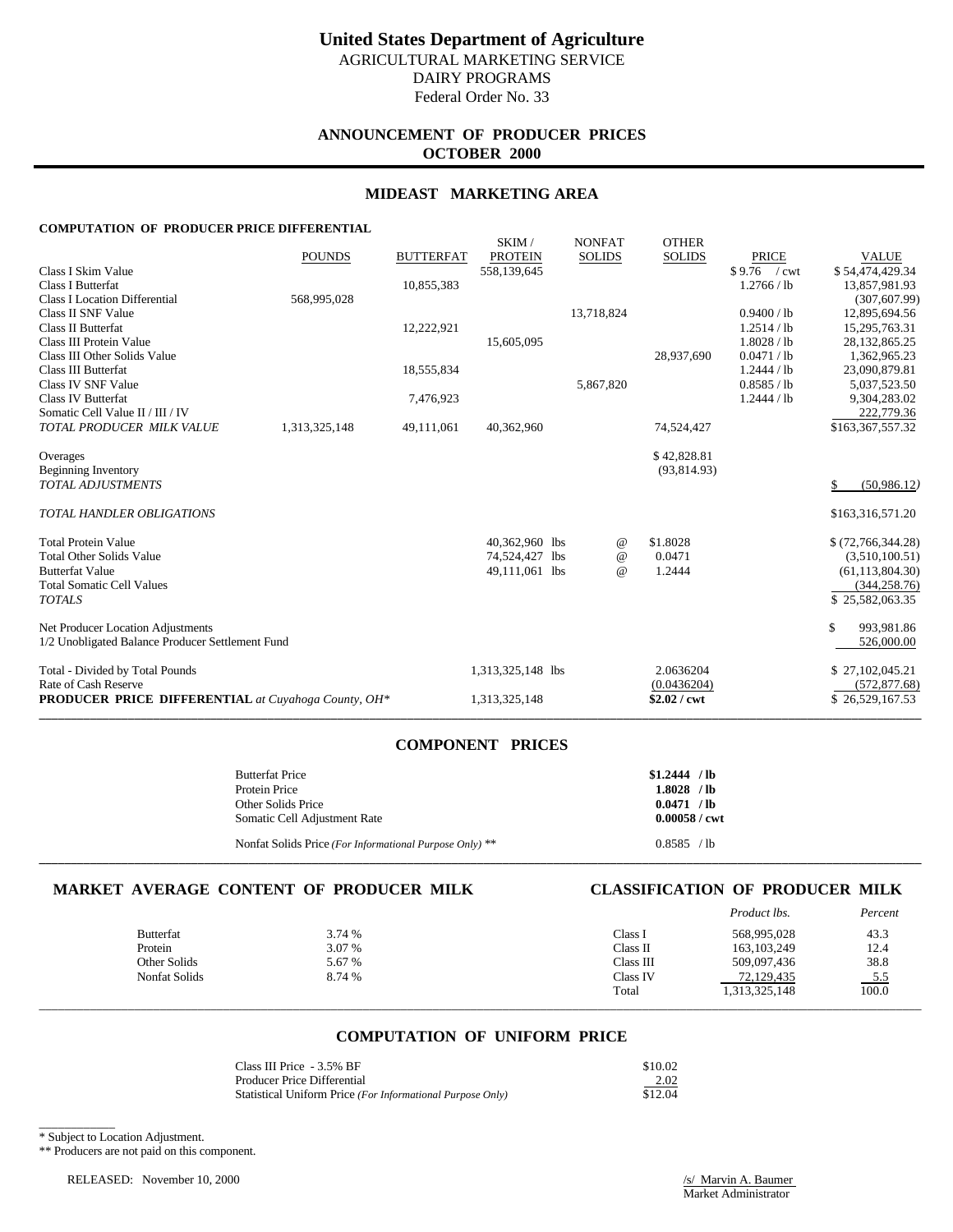# **ANNOUNCEMENT OF PRODUCER PRICES NOVEMBER 2000**

### **MIDEAST MARKETING AREA**

SKIM / NONEAT OTHER

### **COMPUTATION OF PRODUCER PRICE DIFFERENTIAL**

| <b>PRODUCER PRICE DIFFERENTIAL</b> at Cuyahoga County, OH*                                             |               |                         | 1,264,415,828                    |                                  | \$3.34 / cwt                                             |                                                            | \$42,231,488.04                                               |
|--------------------------------------------------------------------------------------------------------|---------------|-------------------------|----------------------------------|----------------------------------|----------------------------------------------------------|------------------------------------------------------------|---------------------------------------------------------------|
| Total - Divided by Total Pounds<br>Rate of Cash Reserve                                                |               |                         | 1,264,415,828 lbs                |                                  | 3.3805062<br>(0.0405062)                                 |                                                            | \$42,743,654.84<br>(512, 166.80)                              |
| Net Producer Location Adjustments<br>1/2 Unobligated Balance Producer Settlement Fund                  |               |                         |                                  |                                  |                                                          |                                                            | 1,125,785.20<br>\$<br>569,000.00                              |
| <b>Butterfat Value</b><br><b>Total Somatic Cell Values</b><br><b>TOTALS</b>                            |               |                         | 48,000,998 lbs                   | $\omega$                         | 1.5745                                                   |                                                            | (75,577,571.37)<br>(457, 399.43)<br>\$41,048,869.64           |
| <b>Total Protein Value</b><br><b>Total Other Solids Value</b>                                          |               |                         | 39,326,664 lbs<br>71,832,826 lbs | @<br>@                           | \$0.9149<br>0.0565                                       |                                                            | $$$ $(35,979,964.93)$<br>(4,058,554.67)                       |
| <b>TOTAL HANDLER OBLIGATIONS</b>                                                                       |               |                         |                                  |                                  |                                                          |                                                            | \$157,122,360.04                                              |
| Overages<br><b>Beginning Inventory</b><br><b>TOTAL ADJUSTMENTS</b>                                     |               |                         |                                  |                                  | \$48,552.87<br>(107, 830.61)                             |                                                            | (59, 277.74)<br>\$                                            |
| Somatic Cell Value II / III / IV<br>TOTAL PRODUCER MILK VALUE                                          | 1,264,415,828 | 48,000,998              | 39,326,664                       |                                  | 71,832,826                                               |                                                            | 250,156.95<br>\$157,181,637.78                                |
| Class III Other Solids Value<br>Class III Butterfat<br>Class IV SNF Value<br><b>Class IV Butterfat</b> |               | 19,587,086<br>5,852,413 |                                  | 3,230,175                        | 28,548,815                                               | 0.0565 / lb<br>1.5745 / lb<br>0.8617 / lb<br>$1.5745$ / lb | 1,613,008.05<br>30,839,866.94<br>2,783,441.82<br>9,214,624.28 |
| Class II SNF Value<br>Class II Butterfat<br>Class III Protein Value                                    |               | 11,314,020              | 15,560,771                       | 12,023,302                       |                                                          | 0.9378 / lb<br>1.5815 / lb<br>0.9149 / lb                  | 11,275,452.60<br>17,893,122.67<br>14,236,549.36               |
| Class I Skim Value<br>Class I Butterfat<br><b>Class I Location Differential</b>                        | 577,879,418   | 11,247,479              | 566,631,939                      |                                  |                                                          | $$9.74$ / cwt<br>1.2635 / lb                               | \$55,189,950.87<br>14,211,189.72<br>(325, 725.48)             |
|                                                                                                        | <b>POUNDS</b> | <b>BUTTERFAT</b>        | onuvi i<br><b>PROTEIN</b>        | <b>IVOIVLAI</b><br><b>SOLIDS</b> | $\sigma$ is the independent of $\sigma$<br><b>SOLIDS</b> | <b>PRICE</b>                                               | <b>VALUE</b>                                                  |

## **COMPONENT PRICES**

| <b>Butterfat Price</b>                                  | $$1.5745$ /lb          |
|---------------------------------------------------------|------------------------|
| Protein Price                                           | $0.9149$ /lb           |
| Other Solids Price                                      | $0.0565$ /lb           |
| Somatic Cell Adjustment Rate                            | $0.00051 / \text{cwt}$ |
| Nonfat Solids Price (For Informational Purpose Only) ** | 0.8617 / h             |

**\_\_\_\_\_\_\_\_\_\_\_\_\_\_\_\_\_\_\_\_\_\_\_\_\_\_\_\_\_\_\_\_\_\_\_\_\_\_\_\_\_\_\_\_\_\_\_\_\_\_\_\_\_\_\_\_\_\_\_\_\_\_\_\_\_\_\_\_\_\_\_\_\_\_\_\_\_\_\_\_\_\_\_\_\_\_\_\_\_\_\_\_\_\_\_\_\_\_\_\_\_\_\_\_\_\_\_\_\_\_\_\_\_\_\_\_\_\_\_\_\_\_\_\_\_\_\_\_\_\_\_\_\_\_\_\_\_\_\_**

# **MARKET AVERAGE CONTENT OF PRODUCER MILK CLASSIFICATION OF PRODUCER MILK**

|                  |        |           | Product lbs.  | Percent |
|------------------|--------|-----------|---------------|---------|
| <b>Butterfat</b> | 3.80 % | Class I   | 577,879,418   | 45.7    |
| Protein          | 3.11 % | Class II  | 142,720,825   | 11.3    |
| Other Solids     | 5.68 % | Class III | 502, 565, 871 | 39.7    |
| Nonfat Solids    | 8.79%  | Class IV  | 41,249,714    | $-3.3$  |
|                  |        | Total     | 1,264,415,828 | 100.0   |
|                  |        |           |               |         |

## **COMPUTATION OF UNIFORM PRICE**

| Class III Price - 3.5% BF                                  | \$ 8.57 |
|------------------------------------------------------------|---------|
| Producer Price Differential                                | 3.34    |
| Statistical Uniform Price (For Informational Purpose Only) | \$11.91 |

\_\_\_\_\_\_\_\_\_\_\_\_ \* Subject to Location Adjustment.